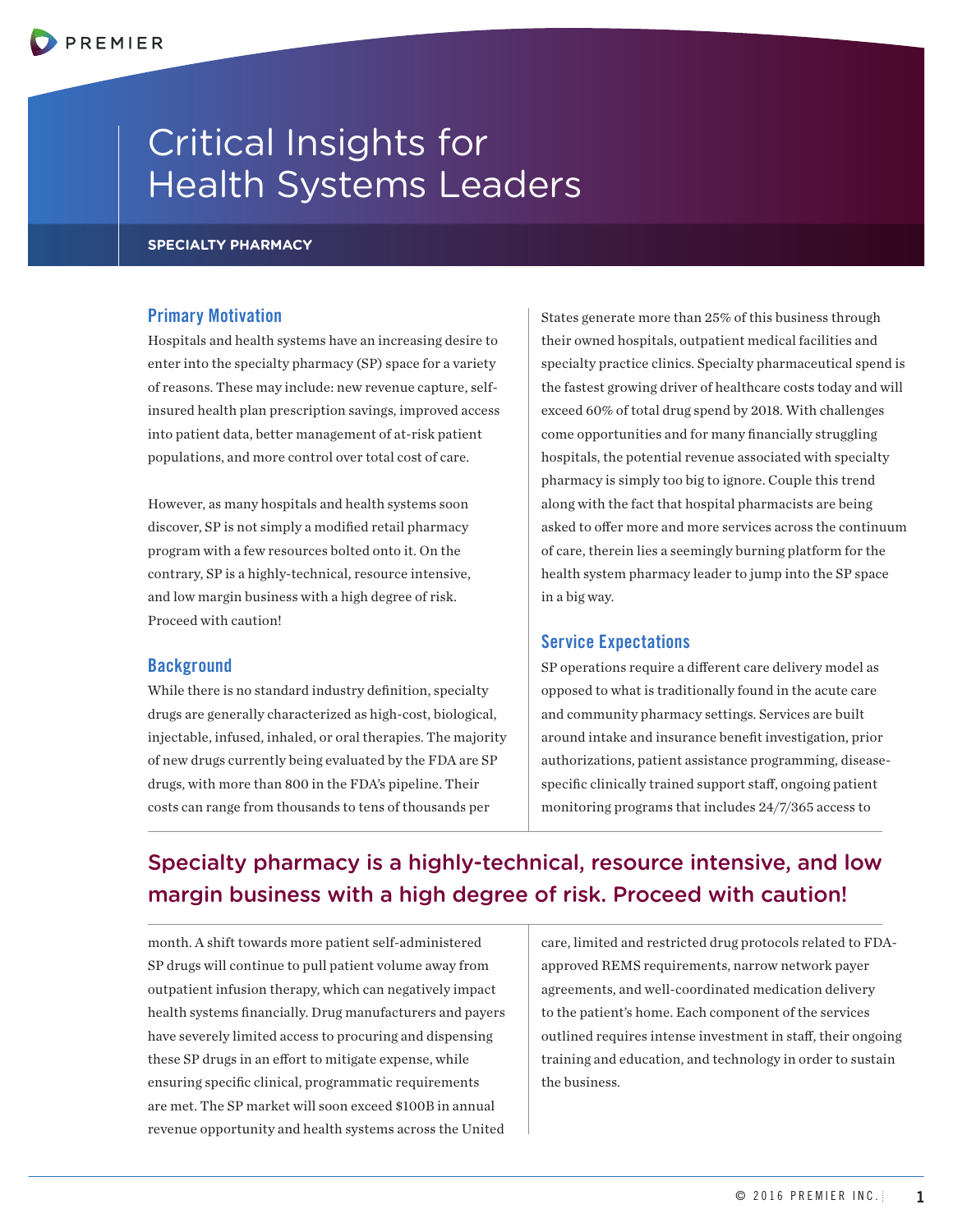#### Investment Required

The cost to establish a robust, credible and high-performing SP business can easily eclipse millions of dollars depending on where the organization is on the pathway to success. Operating expenses quickly absorb even the smallest gross margin generated by the most high-performing SP's. There are many financial variables at stake that are largely out of the hospital's control. In fact, more than 80% of the specialty pharmacy provider market is dominated by only a handful of industry providers and PBM's. The health system executive must consider all of these in order to make an informed decision on its SP strategy before going into this arena alone. As one experienced health system pharmacy leader indicated, "You can put yourself out of business by getting into the specialty pharmacy business!"

Capital Equipment, Space, and Technology As illustrated, the number of personnel involved and varied work activities required necessitate significant investment in several thousand square feet of space, cubicles, telephony and call center operations, care management software, pharmacy management software, the fulfillment center, cold chain and supply chain facilities, monitoring systems, data center with appropriate redundancies, automation, tracking, and mail-order distribution center. Depending on the space requirements and the area of the country the SP is built in, these costs can easily exceed tens of millions of dollars.

or acute care pharmacy models many are familiar with. The SP operation tends to resemble that of the home health area wherein there is a segregated call center staff, a production staff, and a distribution team. Because the SP operation is a highly technical confluence of interrelated and dependent activities, it takes multiple pharmacists, technicians, nurses, care coordinators, social workers, and management FTE's to ensure the pharmacy is functioning properly. Any one breakdown in this multi-faceted process will result in poor patient outcomes and experiences, low provider satisfaction, and unnecessary waste and downstream costs. A certain component of staff FTE's are fixed while others are variable depending on the volume of the pharmacy. There is not always a linear, predictable relationship between the number of prescriptions filled and the number of FTE's required due to the fact that different patients have vastly differing disease burdens (i.e. cancer vs. multiple sclerosis) which will dictate the specific needs that the pharmacy must satisfy with more or less clinician time on the phone or multiple drug product shipments per month.

#### Drug Inventory

The cost of SP drug inventory is the largest direct and ongoing expense the hospital will have. Based on current drug manufacturer and wholesaler models, there are little if any discounts available to purchasers even through membership in a group purchasing organization. There

# Out of ~150 limited or restricted drugs across the United States, there is **NOT ONE PHARMACY TODAY THAT HAS ACCESS TO ALL** of the limited or restricted drug products.

#### Labor

Given the unique nature of the SP operation, this endeavor must be viewed as a new business venture, one where incremental FTE's must be added to the operation in order to dedicate them to the new service. Labor expense is substantial due to the high-touch demands of any SP operating model. Staff productivity operates under an entirely new and diverse model as compared to that of the community, retail

are also restrictions on what drugs can be purchased and returned that receive credit. Hospitals should anticipate being locked out of accessing multiple product SKU's, and for those they can obtain, only expect single digit gross margins based on payer reimbursement which result in razor thin margins to fund any new SP venture.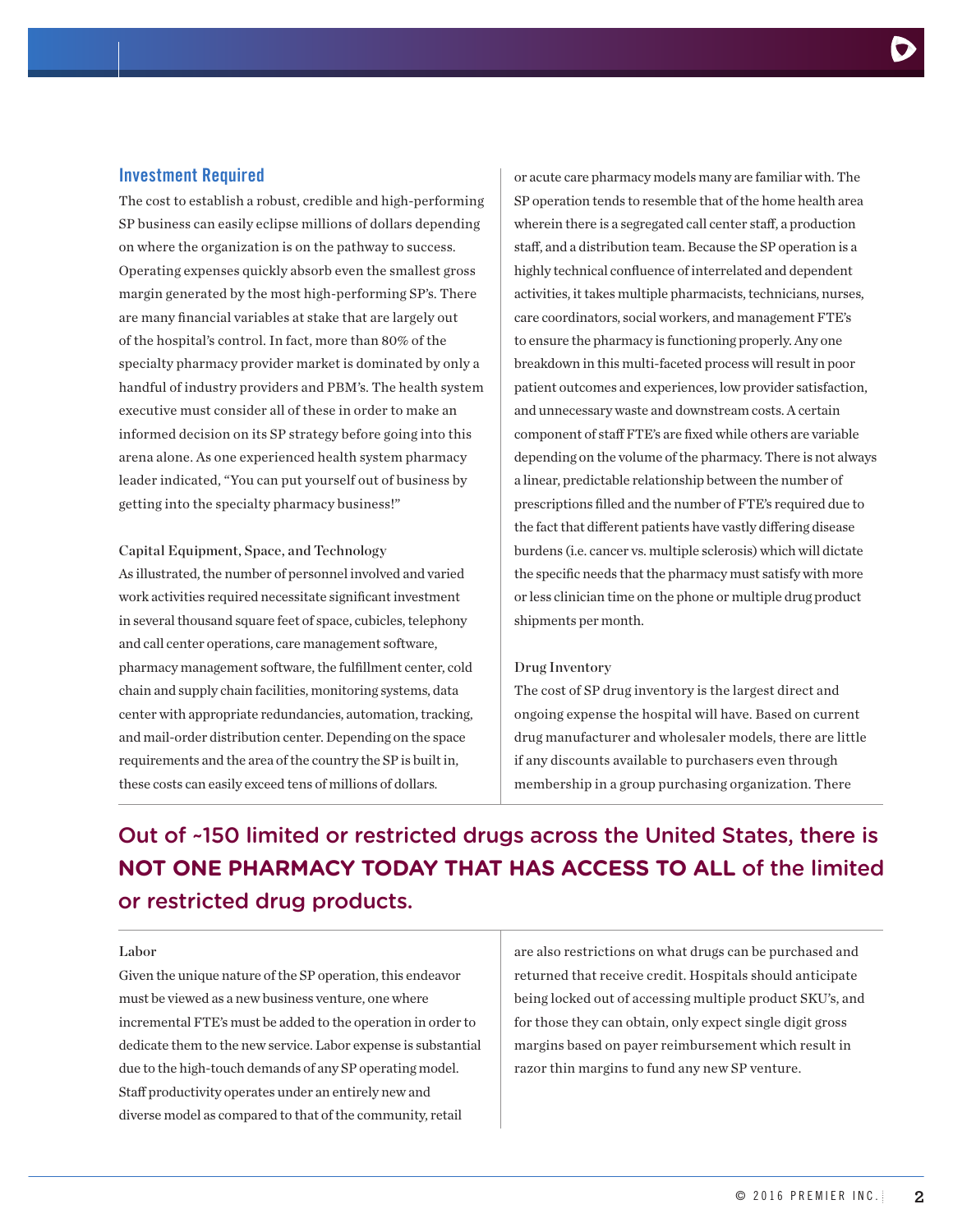As the SP market continues to grow, the competition for access to process these prescriptions for patients and populations is fierce. Despite largely unfavorable client and member satisfaction with PBM owned and operated SP's, these same PBM's are dictating to health plans how the SP pharmacy benefit is structured which results in locking out most pharmacies, including hospitals and health systems. In fact, more than 50% of the entire SP marketplace is processed through either CVS Caremark or Express Scripts.

their lack of skillset in the area of PBM contracting. Access to Limited and Restricted Drugs Obtaining access to many SP drugs is restricted to only those that can demonstrate an ability to meet certain manufacturer requirements. Even if a SP eventually does show the capability to meet these standards, it does not guarantee access to the drug today or into the future. In fact, out of ~150 limited or restricted drugs, there is not one pharmacy in the United States today that has access to all limited or restricted drug products. SP providers must

# Hospitals must realize that what they have access to and can dispense in the inpatient setting **IS NOT A GUARANTEE OF ACCESS OR USE IN THE OUTPATIENT SETTING.**

Based on research, employers, coalitions, and self-insured health plans are willing to seek diverse SP models if the care and outcomes are as good as the large PBM operations; and it is at the same or lower total cost of care to provide similar SP products and services.

SP's must have capabilities that demonstrate their ability to improve quality, create positive patient experiences, and drive medication adherence. Developing such capabilities takes years, significant effort, and resources. As new SP entrants, hospitals are not guaranteed access to patient lives or payer networks. In fact, the trend is to continue to narrow SP networks to only a few contracted providers across the country. Hospitals may be able to leverage their existing contract relationships in the payer marketplace; however, most current and future SP drug spend falls under the pharmacy benefit, not the medical or hospital benefit, which makes existing contract relationships less valuable in hospitals.

In addition, having a payer contract does not ensure that your SP can actually dispense, due to an increasing trend in employer sponsored benefit plan designs that specify a specific SP, regardless of your being in network. Hospitals are finding themselves at a competitive disadvantage because of their late entry into the SP market, their inability to contract for hundreds of thousands of lives regionally and nationally, and

heavily invest in trying to differentiate themselves from what the current SP providers are performing today for drug manufacturers otherwise there is not a need to open up access. Some examples of this may include developing new or improved clinical programming that results in higher than average medication adherence rates or generating outcomes based research that could facilitate postmarketing surveillance data for the supplier.

At the end of the day, drug access can be an uphill battle in the outpatient setting. Hospitals must realize that what they have access to and can dispense in the inpatient setting is not a guarantee of access or use in the outpatient setting. There are distinctly different classes of trade. Furthermore, even if a hospital does gain drug access, that access can be taken away on a whim (and is increasingly occurring), as manufacturers further limit their SP networks. Lastly, it takes scale to compete with these supplier and payer network forces. Most hospitals and health system do not have the volume in this area to leverage and will fall short when attempting to do this on their own.

#### Reporting Requirements

Obtaining access to SP drugs from drug manufacturers and achieving approval to fill prescriptions for covered beneficiaries with an insurance company usually comes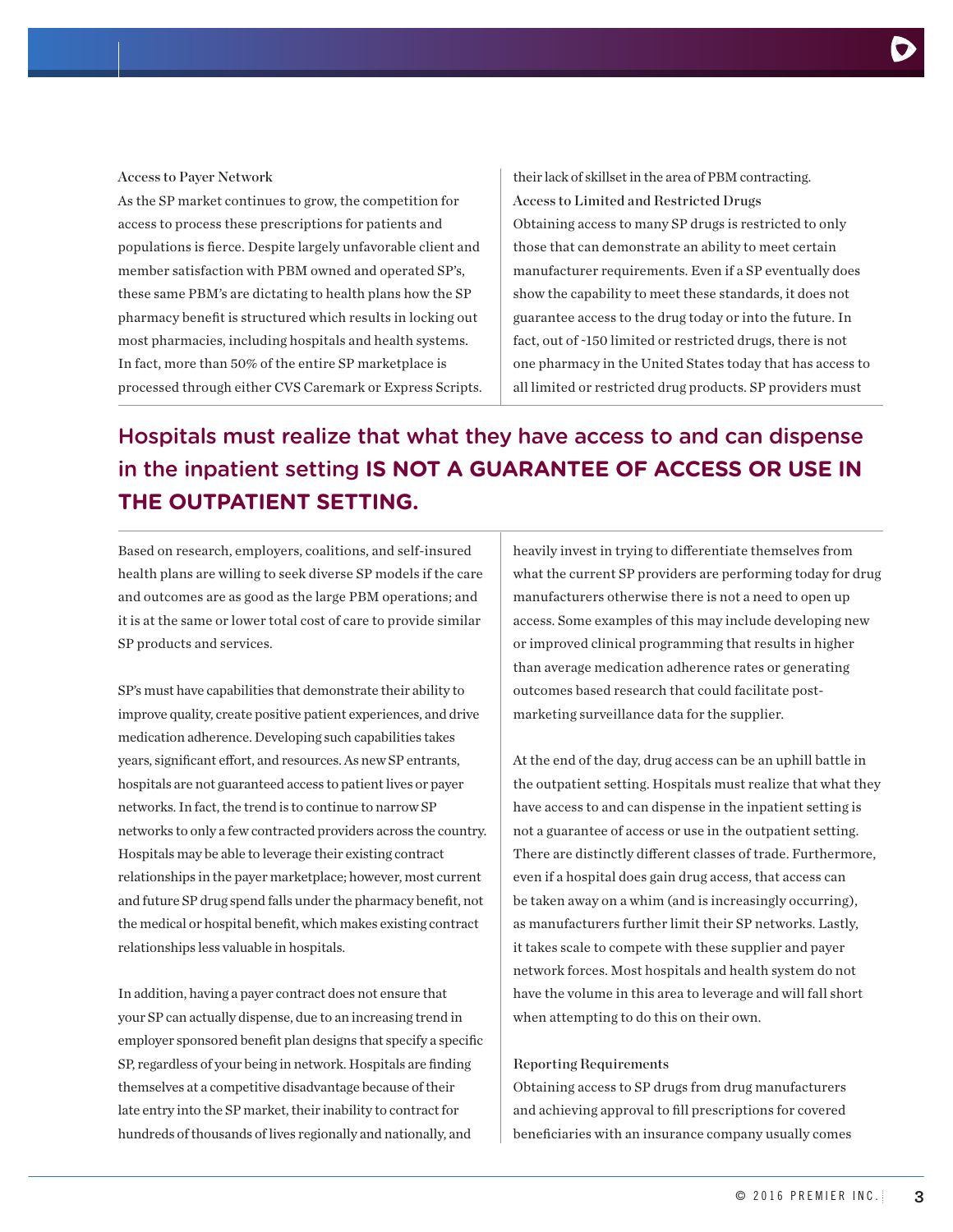with the requirement that the SP provide robust patient data back to both constituents. Setting up comprehensive data reporting capabilities can cost an organization millions of dollars and requires a dedicated information technology staff to maintain it. No two manufacturers or payers request the same information in the same format and routine so the data mart and corresponding analytics capabilities must be well thought out. Implementation and ongoing maintenance is expensive, but necessary, in order to continue to garner access to both current and future SP drugs for the patients that need them.

#### Marketing

In order to drive patient, prescription and revenue capture, a well thought out marketing strategy must be created. Internal marketing within a hospital is often times an overlooked or poorly funded resource and instead a colleague-to-colleague approach is deployed. An assumption is made incorrectly that all prescribers will support the new SP and send prescriptions accordingly to the hospital-owned SP. In reality, most clinicians don't care where patients obtain their prescription therapy, including SP drugs. This can be a cause for significant prescription leakage and failure to execute on a business plan with budgetary targets. A strong sales and marketing team must be invested in in order to mitigate such an opportunity loss.

#### Accreditation

Most payers are requiring dual accreditation of the SP through reputable organizations such as URAC, TJC, or ACHC. The investment in order to achieve this level of practice is two-pronged. There is the actual expense for the onsite survey that is not inconsequential. Also, there is extensive work in preparing for such as accreditation survey. This takes resources, time, and lots of intellectual effort to muster the training program, policy and procedures, a prepared staff, and the quality improvement program to not only pass the initial inspection, but then to maintain a constant state of readiness.

#### Clinical Program Development

Offering disease state management programs that provide high-touch clinical services is also a requirement of accreditation bodies, payers and manufacturers. Disease state management programs are important to promote medication adherence, optimize drug therapy and to ensure appropriate therapeutic outcomes are achieved for patients. Non-adherence to medication therapy, leads to poor outcomes, which then increase health care service utilization and overall health care costs. Medication nonadherence has attributed to between \$100 and \$300 billion of avoidable health care costs.

Disease management programs are managed by pharmacists and nurses that are clinically-trained and specialize in specific disease states. The programs are developed following evidence-based medicine, clinical guidelines and FDA REMS requirements and include high-touch clinical services, i.e. bi-monthly to monthly outreach calls that provide medication therapy management to promote adherence. Medication therapy management includes providing patient education/counseling, performing comprehensive medication reviews (assessing for possible drug-drug interactions), monitoring efficacy and safety of medication therapy, providing side effect management, collaborating with prescribers, and documenting and reporting clinical interventions captured.

## Options Available

As illustrated thus far in this review, significant investment into building SP capabilities is unavoidable for any new entrant. As one studies the many important features and functions that are hallmarks of high-performing SP program, health system leaders should pause and consider all options when entering this space for the first time. What should be our go-to-market SP strategy? Simply put, there are a variety of options or approaches to consider; however, for the purpose of this review, a decision is usually centered on the idea to either insource or outsource some or all of these new SP services.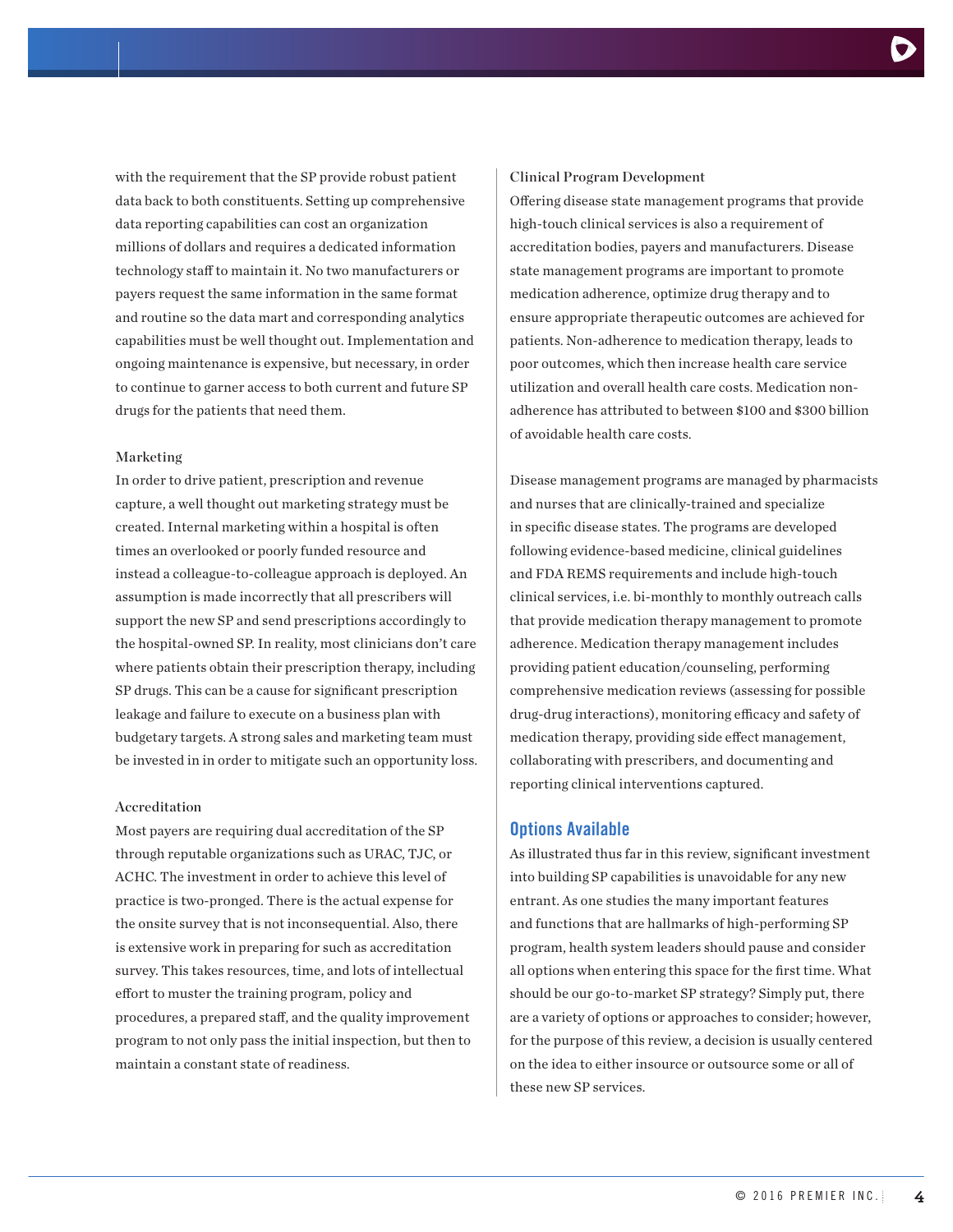**Option 1: Insource the SP solution** – this solution requires the hospital to generate enough volume and revenue capture to offset the significant upfront capital investment to offer comprehensive SP services. Some health system pharmacy providers may try to utilize an existing outpatient or retail pharmacy that resides within one or more of its facilities. The focus in the outpatient pharmacy is on patients transitioning out of the hospital on the day of discharge or on patients that are accessing providers in clinics that are geographically close to the pharmacy. It may serve as a good initial dispensing location, but usually does not have the bandwidth to support robust patient care services, back-office services, a call center operation, or mail order distribution each of which would be necessary as a SP. Others without an existing outpatient pharmacy, may elect to accept all the financial risks involved and build the SP themselves.

**Option 2: Outsource the SP solution** – this solution requires much less upfront capital investment and risk on behalf of the hospital because there's available capacity to scale the solution via a SP partnership with a 3rd party vendor or provider. Many health systems utilize this solution either for some or all SP services for their patients. A formal service agreement is put into place outlining exactly what services and associated costs will be (if any). There is also agreement on data collection and reporting, 3rd party network contracting, limited/restricted drug access, among other business-related activities.

Each health system that is interested in pursuing a SP capability, either by insourcing or outsourcing, must be careful to weigh all of the risks and benefits of getting into this space. The SP market is a complex, demanding, and ever-changing business environment that is nothing like the acute care or retail pharmacy operating space.

# Risks and Benefits Considerations

#### **Risks and benefits of Insourcing SP**

The risks to a hospital when electing to insource all of the SP business functions are many. First, the hospital must generate enough volume and revenue capture in order to offset the significant upfront capital investment to offer comprehensive SP services. Depending on the size and scope

of the business plan, estimates can easily exceed tens of millions of dollars in capital investment in order to create a dedicated space, team, automaton and technology, along with the necessary processes to be put into place and start up a brand new SP. The return on investment (ROI) is usually many years even for the most aggressive business plans.

Besides the pure financial risk, there is significant risk inherent with the number of "known unknowns" around SP prescription capture rates, which is largely a function outside the control of the hospital (i.e. accessing limited/ restricted drugs by manufacturer, accessing third party payer network for patients locked out of local networks). Even if access to drugs and payer networks are granted, the hospital's SP must heavily invest in data capture and reporting. It is not good enough to simply buy and dispense drugs for these SP partners. Demonstrating clinical outcomes at a lower cost is the new normal.

There is also significant risk with class of trade (COT) confusion or potential for contract infringement based upon patients accessing the SP for prescription care upon discharge from the hospital and wanting to continue their care with the health system SP for prescriptions generated by non-employed health system specialty care providers.

If successful, the benefits to a hospital insourcing the SP business functions include the potential for bottom line financial success and having direct control over all of the people and processes of the pharmacy. However, proceed with caution here as entry into the SP space is wrought with financial and nonfinancial risk. Only with a thorough understanding of the SP business climate should the hospital attempt to navigate these industry challenges alone.

#### **Risks and benefits of Outsourcing SP**

The risks to a hospital when electing to outsource some or all of the SP business functions are few. The upfront capital is low, if not zero, depending on what the hospital desires out of the outsourced relationship. Most 3rd party SP providers charge a professional or administrative fee (per transaction) to meet the needs of the hospital while some elect to forego charging any fee in favor of collecting the revenue upon